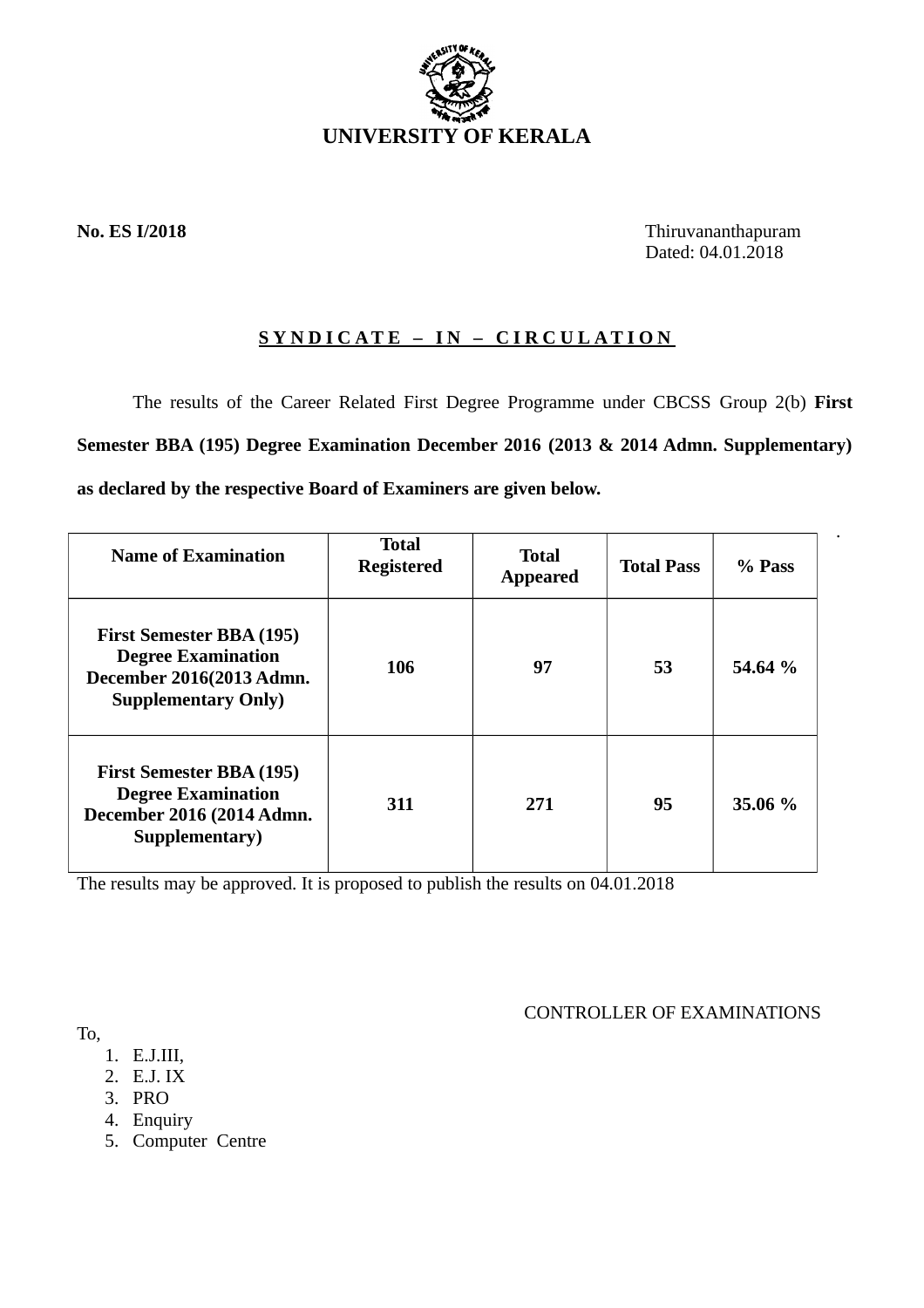

## **UNIVERSITY OF KERALA**

## **NOTIFICATION**

- 1. The following is the provisional list of Register Numbers of the successful candidates at the Career Related First Degree Programme Under CBCSS Group 2(b) **First Semester BBA (195) Degree Examination December 2016 (2013 & 2014 Admn (Supplementary)** as declared by the Board of Examiners.
- 2. For the successful completion of a semester a student has to score a minimum SCPA of 4.00(E Grade). A minimum of 40% of marks (E Grade) is required for passing a course with a separate minimum of 40% (E Grade) for Continuous Evaluation and End Semester Evaluation.
- 3. The date for revaluation and scrutiny is **08/02/2018**. Candidates should make use of draft mark list available in the university website for applying for revaluation. Application for revaluation and scrutiny should be submitted through **ONLINE** only.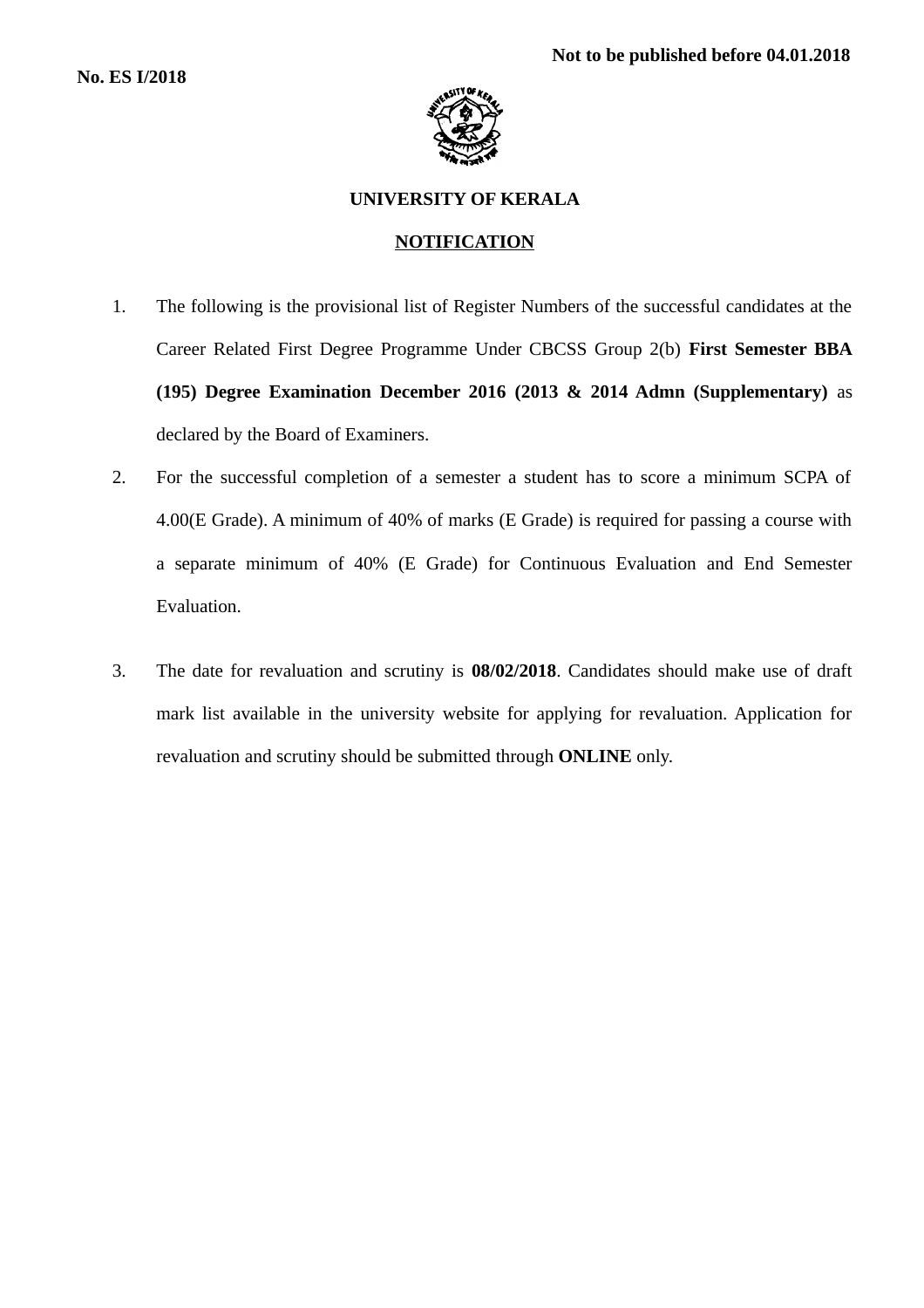# **2013 Scheme**

| <b>COURSE CODE</b> | <b>COURSE</b>                |  |
|--------------------|------------------------------|--|
| EN 1111.4          | Listening & Speaking skills  |  |
| <b>BM 1121</b>     | <b>Environmental Studies</b> |  |
| <b>BM</b> 1141     | Principles of Management     |  |
| <b>BM 1142</b>     | Organizational Behaviour     |  |
| <b>BM 1143</b>     | <b>Financial Accounting</b>  |  |
| <b>BM 1131</b>     | <b>Business Statistics</b>   |  |

# **2014 Scheme**

| <b>COURSE CODE</b> | <b>COURSE</b>                     |  |
|--------------------|-----------------------------------|--|
| EN 1111.4          | Listening & Speaking skills       |  |
| <b>BM 1121</b>     | <b>Environmental Studies</b>      |  |
| <b>BM 1141</b>     | <b>Fundamentals of Management</b> |  |
| BM 1142            | Principles of Business Decision   |  |
| <b>BM 1143</b>     | <b>Financial Accounting</b>       |  |
| <b>BM 1131</b>     | <b>Business Statistics</b>        |  |

 **Controller of Examinations**

University Buildings, Dated: 04.01.2018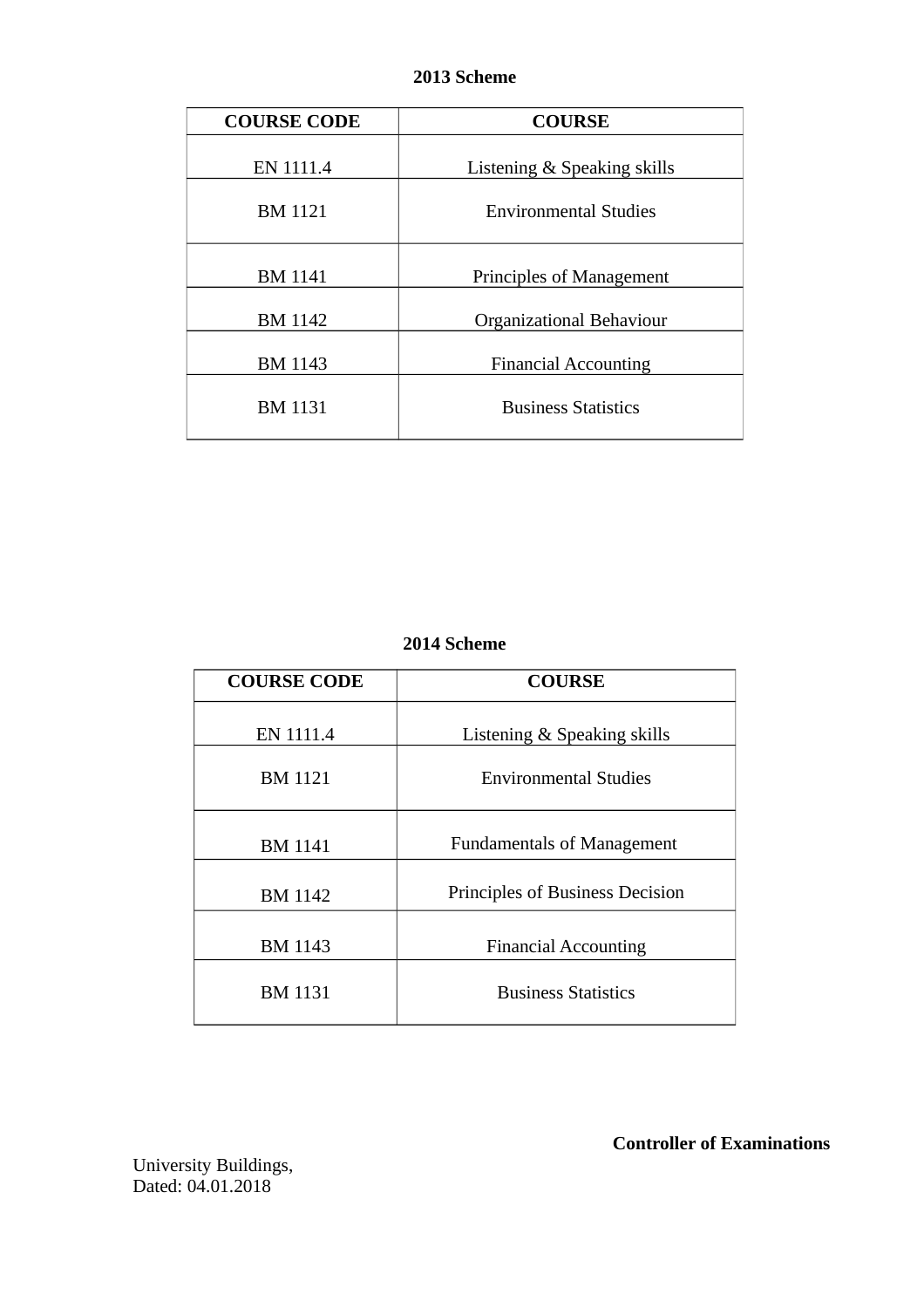## **Don Bosco College, Kottiyam, Kollam**

**BBA - (195)**

All Pass (Semester scores given in brackets) 14151008(5.39 D) Result Announced Later 14151013() 020()

**College Code : 152**

## **KTCT College of Arts & Science, Kallambalam, Thiruvananthapuram**

#### **BBA - (195)**

All Pass (Semester scores given in brackets) 14152011(6.03 C) Passed in Parts (Subject codes given in brackets) 14152005(4) 008(14) 009(4) Result Announced Later 14152003() 019() 020()

**College Code : 154**

## **KICMA College of Arts & Science, Neyyar Dam, Thiruvananthapuram**

### **BBA - (195)**

| All Pass (Semester scores given in brackets) |             |             |             |             |
|----------------------------------------------|-------------|-------------|-------------|-------------|
| 14154001(6.22 C)                             | 002(5.34 D) | 004(5.24 D) | 012(5.89 D) | 013(5.85 D) |
| 023(5.47 D)                                  | 025(6.87 C) | 027(5.89 D) |             |             |

## **College Code : 453 Kerala Institute of Tourism and Travel Studies, Thiruvananthapuram, Thiruvananthapuram**

| Passed in Parts (Subject codes given in brackets) |       |       |       |
|---------------------------------------------------|-------|-------|-------|
| 14453013(3)                                       |       |       |       |
| Result Announced Later                            |       |       |       |
| 14453001()                                        | 002() | 006() | 012() |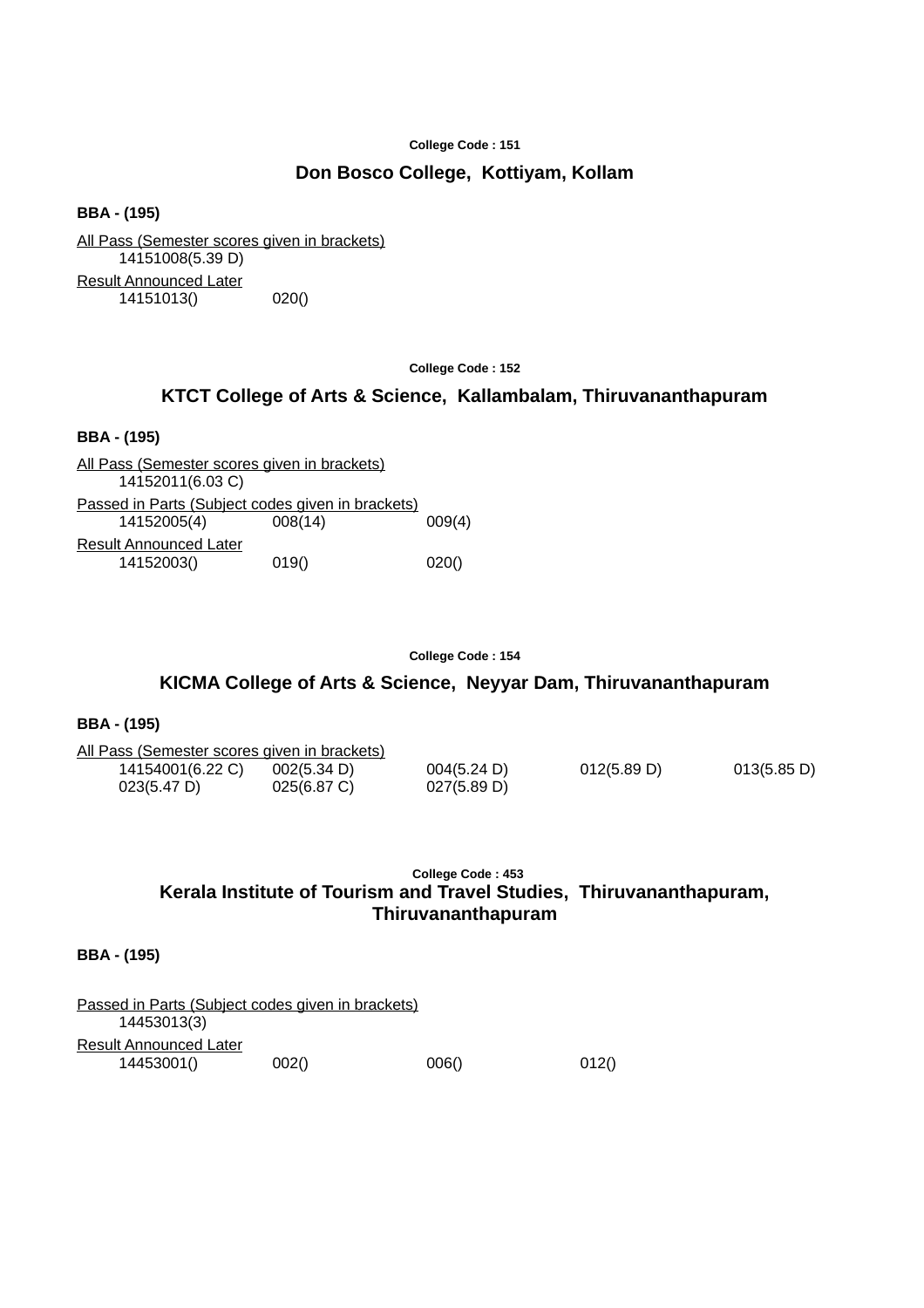# **A.J College of Science and Technology, Thonnakkal, Thiruvananthapuram**

| <b>BBA - (195)</b> |  |
|--------------------|--|
|--------------------|--|

| All Pass (Semester scores given in brackets)      |             |                  |                       |             |
|---------------------------------------------------|-------------|------------------|-----------------------|-------------|
| 14800008(4.96 E)                                  | 038(5.44 D) | 13800005(4.87 E) | $014(4.64 \text{ E})$ | 016(4.95 E) |
| 020(4.64)                                         | 024(5.33 D) | $025(4.88)$ E)   |                       |             |
| Passed in Parts (Subject codes given in brackets) |             |                  |                       |             |
| 13800022(1)                                       |             |                  |                       |             |
| <b>Result Announced Later</b>                     |             |                  |                       |             |
| 14800006()                                        | 018()       | 020()            | 021()                 | 022()       |
| 023()                                             | 025()       | 026()            | 032()                 | 035()       |

**College Code : 801**

# **C.H.M.M College of Advanced Studies, Chavarkode, Thiruvananthapuram**

## **BBA - (195)**

| All Pass (Semester scores given in brackets) |             |                  |
|----------------------------------------------|-------------|------------------|
| 14801013(6.95 C)                             | 021(5.37 D) | 13801018(6.09 C) |
| <b>Result Announced Later</b>                |             |                  |
| 14801018()                                   | 028()       | 036()            |

**College Code : 802**

# **College of Applied Sciences, Adoor, Pathanamthitta**

## **BBA - (195)**

| All Pass (Semester scores given in brackets)      |             |             |                  |             |
|---------------------------------------------------|-------------|-------------|------------------|-------------|
| 14802004(5.16 D)                                  | 007(5.21 D) | 019(5.34 D) | 023(5.56 D)      | 024(5.13 D) |
| 039(5.58 D)                                       | 044(4.78 E) | 049(5.53 D) | 13802017(5.35 D) | 020(5.37 D) |
| 022(5.91 D)                                       | 023(5.70 D) | 024(5.03 D) | 032(5.06 D)      | 038(5.67 D) |
| $040(4.94)$ E)                                    |             |             |                  |             |
| Passed in Parts (Subject codes given in brackets) |             |             |                  |             |
| 14802042(4)                                       | 047(1)      |             |                  |             |
| <b>Result Announced Later</b>                     |             |             |                  |             |
| 14802006()                                        | 008()       | 030()       | 043()            |             |
|                                                   |             |             |                  |             |

**College Code : 805**

## **K.V.V.S College of Science and Technology, Adoor, Pathanamthitta**

| <b>BBA - (195)</b>                                               |             |       |       |       |
|------------------------------------------------------------------|-------------|-------|-------|-------|
| All Pass (Semester scores given in brackets)<br>14805005(5.40 D) | 022(5.51 D) |       |       |       |
| <b>Result Announced Later</b>                                    |             |       |       |       |
| 14805001()                                                       | 002()       | 008() | 015() | 017() |
| 024()                                                            | 029()       | 030() |       |       |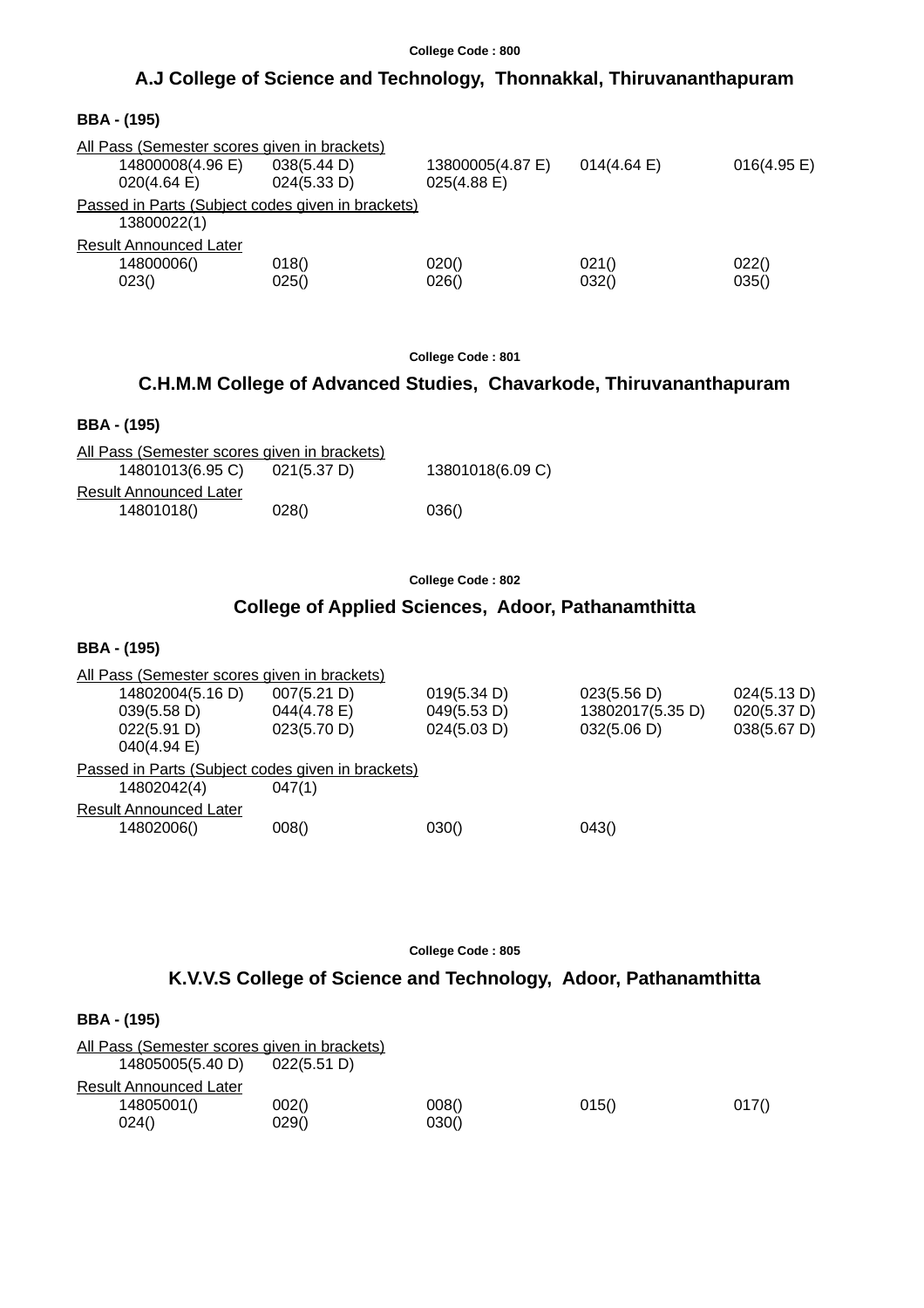# **Marthoma College of Science and Technology, Ayur,**

**BBA - (195)**

All Pass (Semester scores given in brackets) 13806004(5.29 D) Result Announced Later 14806016()

### **College Code : 807**

# **National College, Ambalathara, Thiruvananthapuram**

#### **BBA - (195)**

|    | All Pass (Semester scores given in brackets) |                                                   |             |             |               |
|----|----------------------------------------------|---------------------------------------------------|-------------|-------------|---------------|
|    | 14807014(5.68 D)                             | 022(5.12 D)                                       | 023(5.53 D) | 031(5.09 D) | 13807025(5.84 |
| D) |                                              |                                                   |             |             |               |
|    | 027(5.22 D)                                  | 037(5.66 D)                                       | 039(5.35 D) |             |               |
|    | 14807008(5)                                  | Passed in Parts (Subject codes given in brackets) |             |             |               |
|    | <b>Result Announced Later</b><br>14807002()  | 016()                                             | 029()       | 035()       | 038()         |
|    |                                              |                                                   |             |             |               |

**College Code : 808**

## **Sree Sankara Vidya Peetom College, Kilimanoor, Thiruvananthapuram**

**BBA - (195)**

| All Pass (Semester scores given in brackets) |       |       |       |
|----------------------------------------------|-------|-------|-------|
| 13808007(5.25 D) 021(5.10 D)                 |       |       |       |
| <b>Result Announced Later</b>                |       |       |       |
| 14808001()                                   | 002() | 004() | 010() |

## **College Code : 809 Sree Vidyadhiraja Arts and Science College, Karunagappally, Kollam**

| All Pass (Semester scores given in brackets) |                                                   |             |             |             |
|----------------------------------------------|---------------------------------------------------|-------------|-------------|-------------|
| 14809002(5.34 D)                             | 006(6.12 C)                                       | 008(6.68 C) | 009(5.80 D) | 011(6.57 C) |
| 018(5.56 D)                                  | 020(5.28 D)                                       | 031(5.37 D) | 033(6.39 C) | 037(5.60 D) |
| 13809007(5.17 D)                             | 022(4.73 E)                                       | 026(5.61 D) | 037(5.13 D) |             |
|                                              | Passed in Parts (Subject codes given in brackets) |             |             |             |
| 14809005(1)                                  | 021(4)                                            | 026(4)      | 027(1)      | 047(1)      |
| 13809003(3)                                  |                                                   |             |             |             |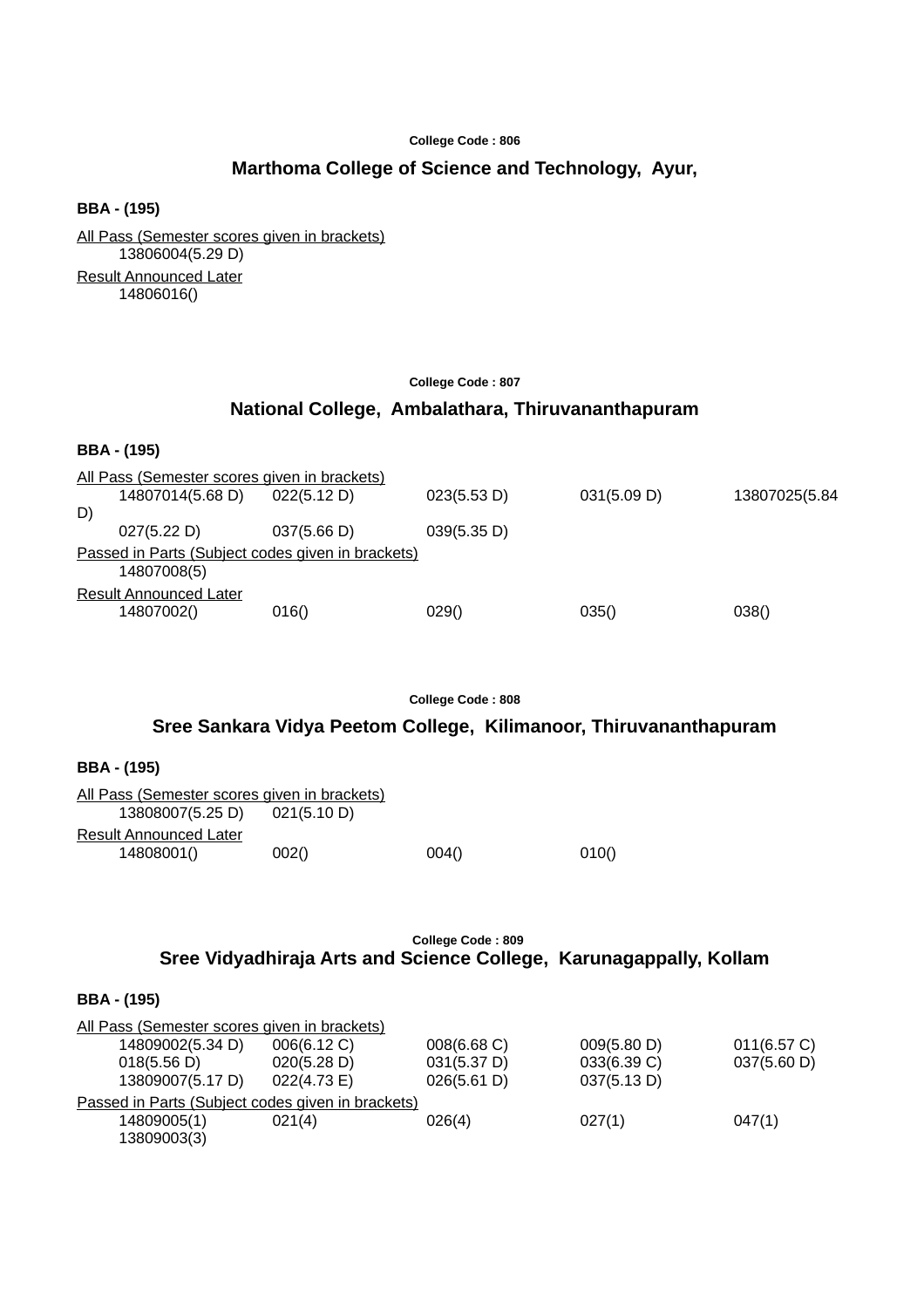# **Naipunya School of Management, Cherthala, Alappuzha**

| <b>BBA - (195)</b>                                                      |       |       |  |
|-------------------------------------------------------------------------|-------|-------|--|
| <u>All Pass (Semester scores given in brackets)</u><br>14812019(5.06 D) |       |       |  |
| <b>Result Announced Later</b>                                           |       |       |  |
| 14812011()                                                              | 027() | 039() |  |

**College Code : 814**

# **PMSA Pookoya Thangal Arts and Science College, Kadakkal, Kollam**

### **BBA - (195)**

| All Pass (Semester scores given in brackets) |                                                   |                  |             |             |
|----------------------------------------------|---------------------------------------------------|------------------|-------------|-------------|
| 14814008(6.53 C)                             | 009(5.15 D)                                       | $011(6.21)$ C)   | 014(5.17 D) | 015(6.17 C) |
| 016(6.19 C)                                  | 020(5.39 D)                                       | 021(5.22 D)      | 025(5.28 D) | 027(5.70 D) |
| 037(5.42 D)                                  | 038(6.26 C)                                       | 13814022(4.65 E) |             |             |
| 14814035(5)                                  | Passed in Parts (Subject codes given in brackets) |                  |             |             |
| <b>Result Announced Later</b><br>14814010()  | 012()                                             | 023()            | 026()       | 030()       |
| 031()                                        |                                                   |                  |             |             |

**College Code : 822**

## **Sree Narayana Guru Memorial Arts & Science College, Thuravoor, Cherthala**

## **BBA - (195)**

| All Pass (Semester scores given in brackets)                     |                |             |       |       |
|------------------------------------------------------------------|----------------|-------------|-------|-------|
| 14822002(4.94 E)                                                 | 043(5.87 D)    | 048(5.79 D) |       |       |
| Passed in Parts (Subject codes given in brackets)<br>13822007(3) |                |             |       |       |
| Result Announced Later                                           |                |             |       |       |
| 14822004()<br>035()                                              | 012()<br>042() | 019()       | 026() | 034() |

**College Code : 825**

# **Christ Nagar College, Maranalloor, Thiruvananthapuram**

| All Pass (Semester scores given in brackets) |             |             |       |       |
|----------------------------------------------|-------------|-------------|-------|-------|
| 14825006(5.70 D)                             | 041(5.57 D) | 063(5.68 D) |       |       |
| Result Announced Later                       |             |             |       |       |
| 14825007()                                   | 012()       | 032()       | 053() | 062() |
| 064()                                        |             |             |       |       |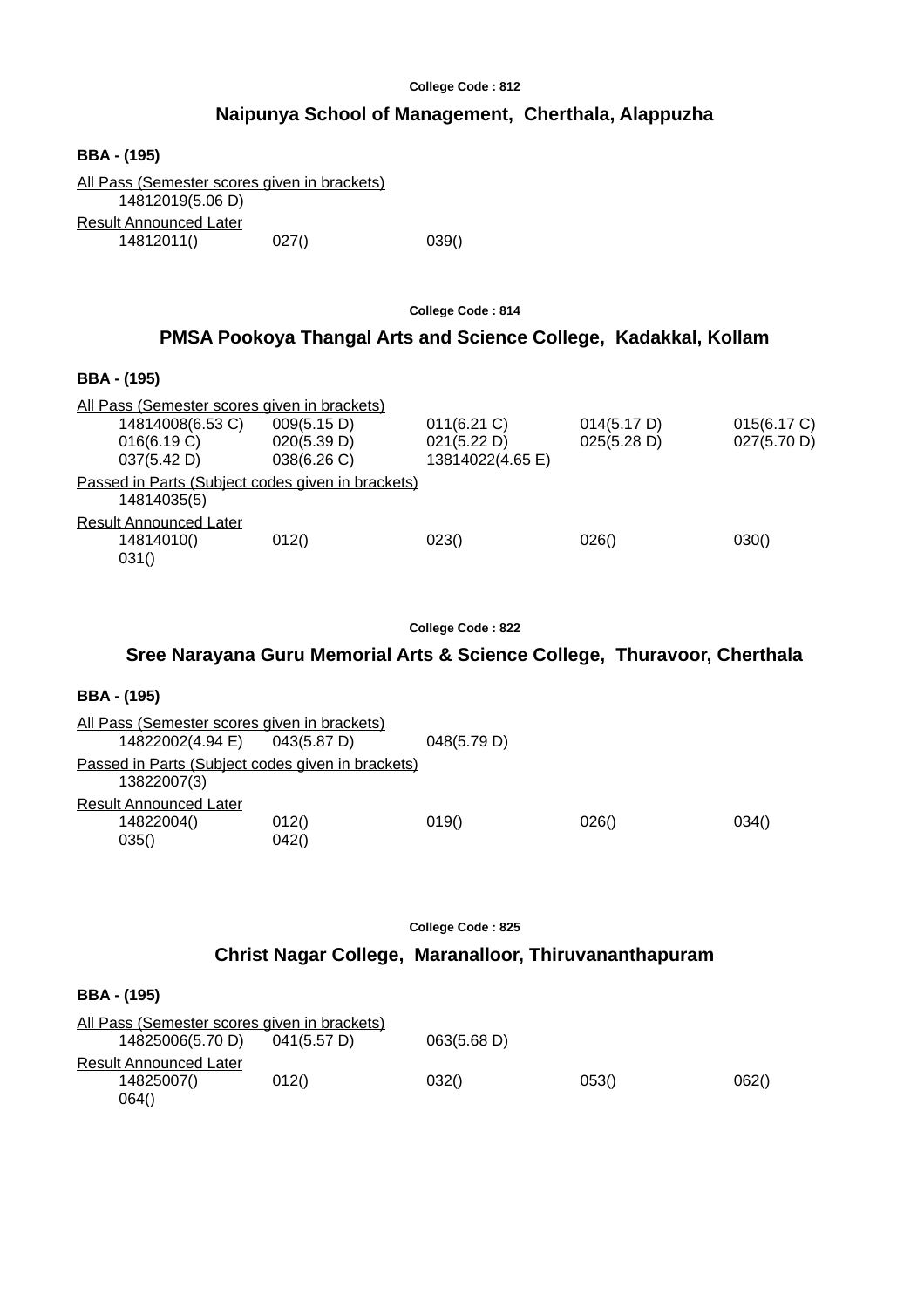## **Vigyaan College of Applied Sciences, Kattakada, Thiruvananthapuram**

**BBA - (195)**

All Pass (Semester scores given in brackets) 14826003(5.79 D) 021(5.62 D) 025(5.48 D) Result Announced Later 14826017() 038()

**College Code : 827**

## **College of Applied Science, Karthikappally, Alappuzha**

### **BBA - (195)**

| All Pass (Semester scores given in brackets)      |             |                  |             |             |
|---------------------------------------------------|-------------|------------------|-------------|-------------|
| 14827010(5.60 D)                                  | 020(7.26 B) | 030(5.42 D)      | 035(5.92 D) |             |
| 040(5.62 D)                                       | 042(5.80 D) | 046(5.00 D)      | 051(5.29 D) | 057(5.95 D) |
| 058(5.86 D)                                       | 059(5.31 D) | 13827007(5.23 D) | 010(5.68 D) | 012(5.14 D) |
| $013(4.95 \text{ E})$                             | 017(5.26 D) | 021(5.09 D)      | 030(5.09 D) | 035(4.79 E) |
| Passed in Parts (Subject codes given in brackets) |             |                  |             |             |
| 14827047(4)                                       |             |                  |             |             |
| Result Announced Later                            |             |                  |             |             |
| 14827001()                                        | 002()       | 003()            | 004()       | 005()       |
| 009()                                             | 015()       | 018()            | 022()       | 024()       |
| 028()                                             | 032()       | 036()            | 039()       | 048()       |
| 050()                                             |             |                  |             |             |

**College Code : 890**

### **Sree Narayana Guru College of Advanced Studies, Punalur, Kollam**

| <b>BBA - (195)</b> |  |
|--------------------|--|
|--------------------|--|

| <b>Result Announced Later</b> |       |       |
|-------------------------------|-------|-------|
| 14890002()                    | 003() | 015() |

**College Code : 893**

## **Muslim Association College of Arts and Science, Panavoor, Thiruvananthapuram**

| All Pass (Semester scores given in brackets) |             |             |       |       |
|----------------------------------------------|-------------|-------------|-------|-------|
| 14893010(5.66 D)                             | 011(6.39 C) | 022(5.60 D) |       |       |
| Result Announced Later                       |             |             |       |       |
| 14893001()                                   | 006()       | 007()       | 008() | 016() |
| 023()                                        | 024()       | 025()       | 026() |       |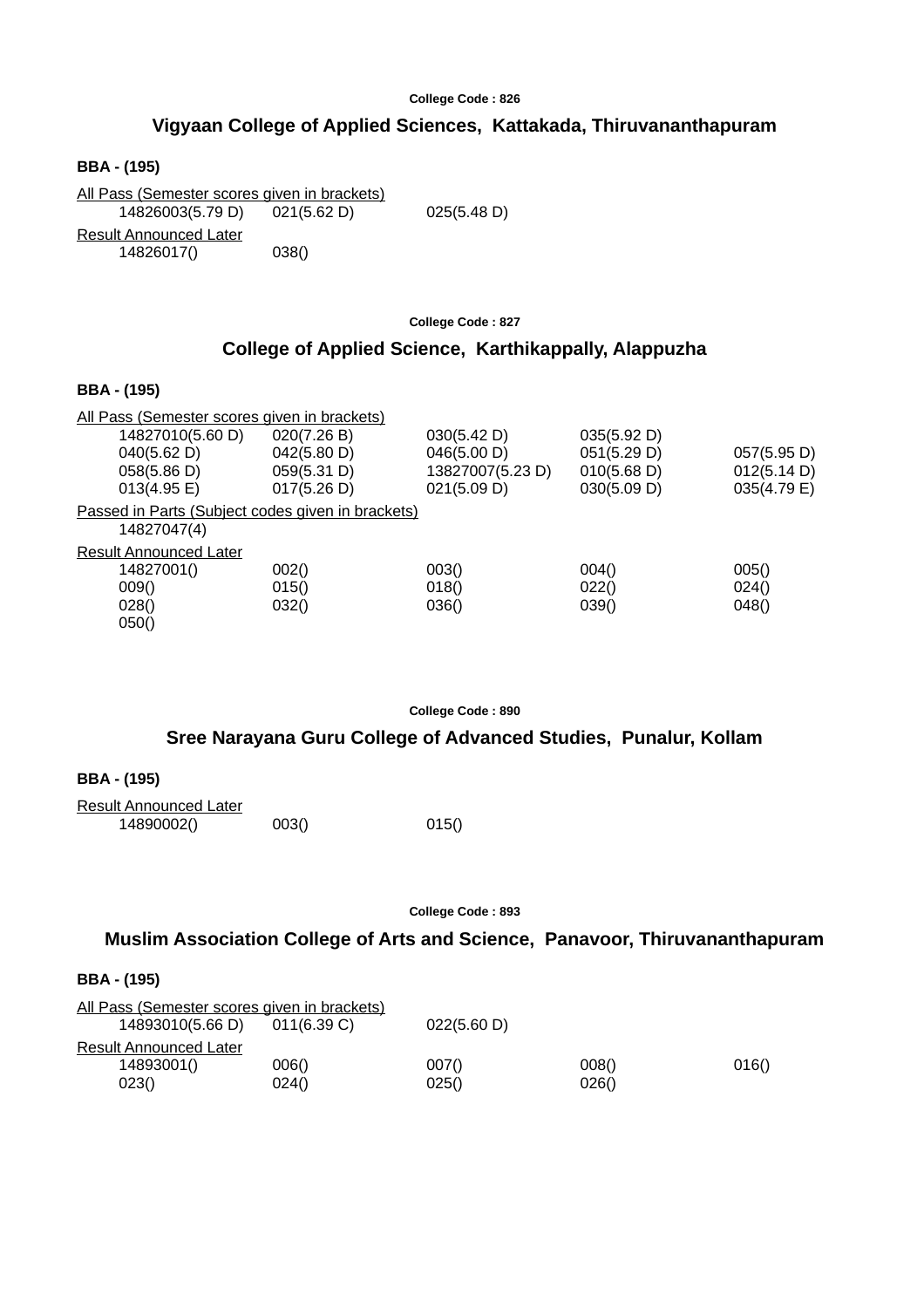# **College of Applied Science, Kalanjoor,**

## **BBA - (195)**

| <b>Result Announced Later</b> |       |       |       |       |
|-------------------------------|-------|-------|-------|-------|
| 14894002()                    | 004() | 008() | 010() | 013() |
| 015()                         | 016() | 017() | 028() | 038() |
| 039()                         |       |       |       |       |

## **College Code : 951**

# **UIT, Neyyattinkara, Thiruvananthapuram**

### **BBA - (195)**

| All Pass (Semester scores given in brackets)      |                  |             |             |
|---------------------------------------------------|------------------|-------------|-------------|
| 14951005(5.83 D)<br>13951028(6.15 C)              | 027(5.56 D)      | 041(5.39 D) | 043(6.41 C) |
| Passed in Parts (Subject codes given in brackets) |                  |             |             |
| 14951036(5)<br>13951024(3)                        | 042(1)<br>038(2) |             |             |
| <b>Result Announced Later</b>                     |                  |             |             |
| 14951028()                                        | 034()            | 046()       | 052()       |

### **College Code : 952**

# **UIT, Mulamkadakam, Kollam**

| <b>BBA</b> - (195)                                               |             |             |             |
|------------------------------------------------------------------|-------------|-------------|-------------|
| All Pass (Semester scores given in brackets)<br>14952009(5.26 D) | 014(5.47 D) | 037(5.00 D) | 044(5.16 D) |
| <b>Result Announced Later</b><br>14952005()                      | 028()       | 051()       | 052()       |

#### **College Code : 954**

## **UIT, Adoor, Pathanamthitta**

| All Pass (Semester scores given in brackets)      |             |                  |             |             |
|---------------------------------------------------|-------------|------------------|-------------|-------------|
| 14954008(5.70 D)                                  | 044(5.31 D) | 13954036(5.03 D) | 045(5.32 D) | 050(6.03 C) |
| $053(4.98)$ E)                                    | 055(5.10 D) |                  |             |             |
| Passed in Parts (Subject codes given in brackets) |             |                  |             |             |
| 14954045(1)                                       |             |                  |             |             |
| <b>Result Announced Later</b>                     |             |                  |             |             |
| 14954002()                                        | 019()       | 046()            | 050()       |             |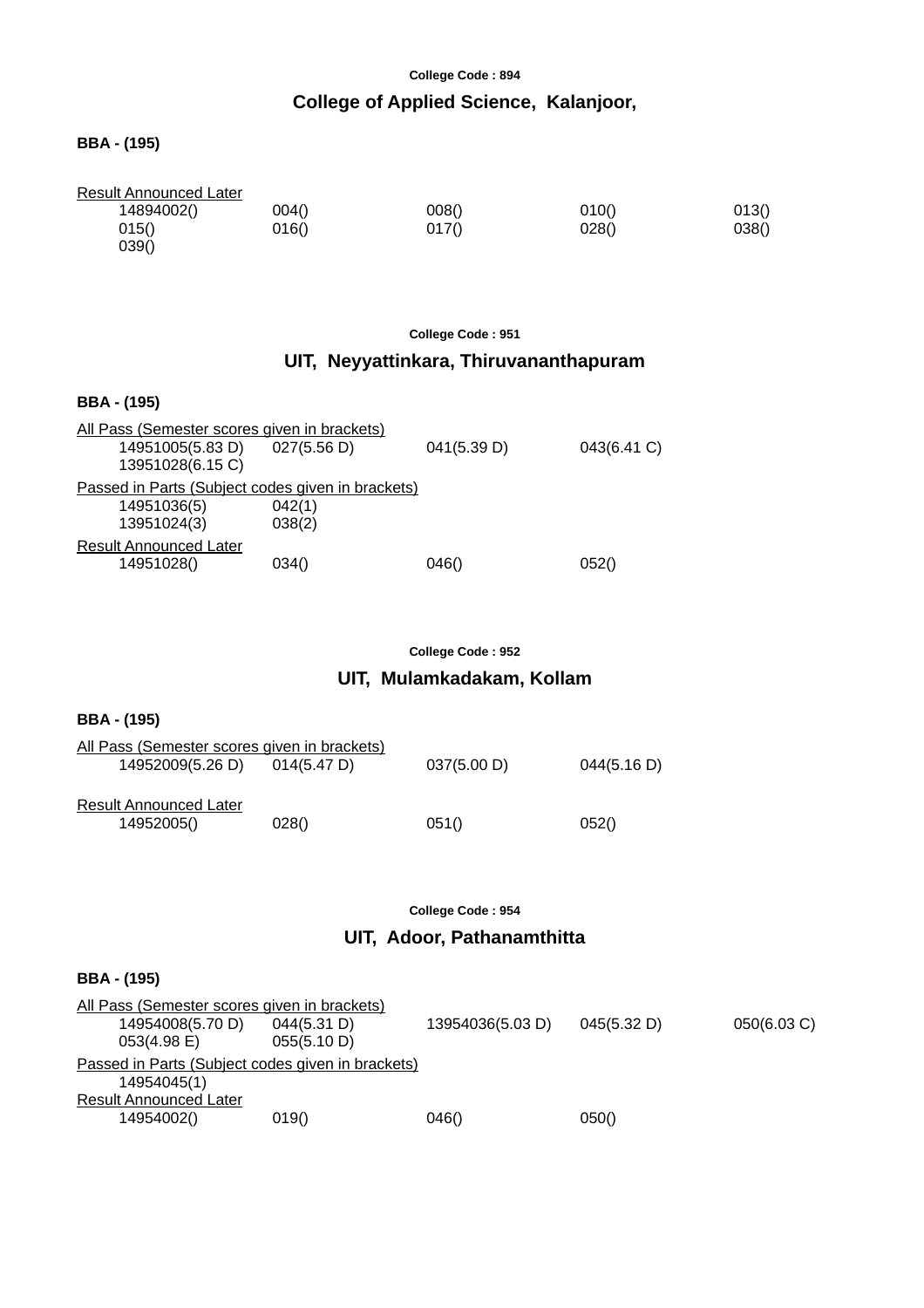# **UIT, Pirappancode, Thiruvananthapuram**

### **BBA - (195)**

| All Pass (Semester scores given in brackets)                       |             |             |             |
|--------------------------------------------------------------------|-------------|-------------|-------------|
| 13956012(5.61 D)                                                   | 016(4.89 E) | 046(4.48 E) | 048(5.62 D) |
| Passed in Parts (Subject codes given in brackets)<br>13956041(345) |             |             |             |
| <b>Result Announced Later</b>                                      |             |             |             |
| 14956001()                                                         | 040()       | 054()       | 065()       |

**College Code : 957**

# **UIT, Alappuzha, Alappuzha**

### **BBA - (195)**

| All Pass (Semester scores given in brackets)      |             |           |             |             |  |
|---------------------------------------------------|-------------|-----------|-------------|-------------|--|
| 13957006(4.88 E)                                  | 014(5.09 D) | 017(4.84) | 034(4.91 E) | 058(5.31 D) |  |
| Passed in Parts (Subject codes given in brackets) |             |           |             |             |  |
| 13957016(4)                                       | 059(4)      |           |             |             |  |
| Result Announced Later                            |             |           |             |             |  |
| 14957033()                                        | 034()       | 041()     | 057()       | 060()       |  |

**College Code : 959**

## **UIT, Kottarakkara, Kollam**

### **BBA - (195)**

| <b>Result Announced Later</b> |       |       |       |
|-------------------------------|-------|-------|-------|
| 14959005()                    | 021() | 030() | 052() |

**College Code : 961**

# **UIT, Sasthamkotta, Kollam**

| All Pass (Semester scores given in brackets) |                  |                       |                |             |
|----------------------------------------------|------------------|-----------------------|----------------|-------------|
| 14961003(5.03 D)                             | 013(5.01 D)      | $014(4.82 \text{ E})$ | $015(6.33)$ C) | 018(5.72 D) |
| 023(5.96 D)                                  | 13961006(6.21 C) | 013(5.06 D)           | 029(5.43 D)    |             |
| Result Announced Later                       |                  |                       |                |             |
| 14961010()                                   |                  |                       |                |             |